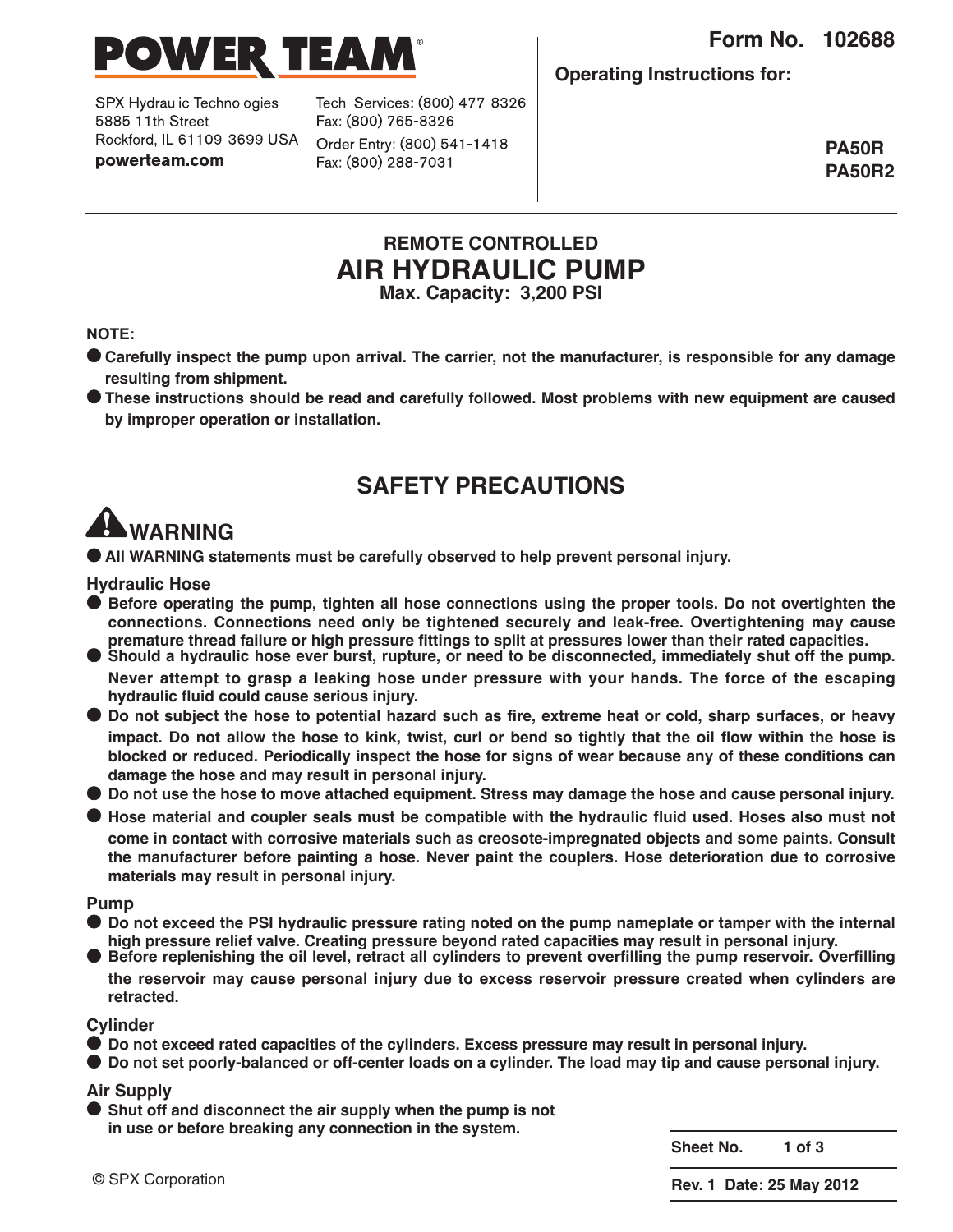# **PREPARATION & SET-UP**

## **Air Supply**

Remove the thread protector from the air inlet of the pump. Select and install the threaded fittings which are compatible with your air supply fittings. The air supply should be capable of providing 20 CFM at 100 PSI to obtain the rated hydraulic output. Shop air line pressure should never fall below 40 PSI and should be regulated to a maximum of 125 PSL See illustration below

# **Hydraulic Connections**

Clean areas around all oil ports of the pump and cylinders. Inspect all threads and fittings for signs of wear or damage and replace as needed. Clean all hose ends, couplers or union ends. Remove the thread protectors from the hydraulic oil outlets. Manually fill the clamps (if so equipped) and hoses with oil. Connect the hose assembly to the hydraulic oil outlet and couple the hose to the cylinder (if so equipped).

**IMPORTANT: Seal all external pipe connections with Power Team HTS6 pipe thread sealant.** PTFE tape can be used to seal hydraulic connections if only one layer of tape is used. Apply the tape carefully, two threads back, to prevent it from being pinched by the coupler and broken off inside the system. Any loose pieces of tape could travel through the system and obstruct the flow of oil or cause jamming of precision-fit parts.

# **WARNING: To help prevent personal injury,**

**● Ensure that all hydraulic connections are secure and tight before building pressure in the system.**

# **Venting the Reservoir**

To improve oil delivery and increase useable oil capacity, remove reservoir shipping plug and install filler/vent cap.



#### **FIGURE 1**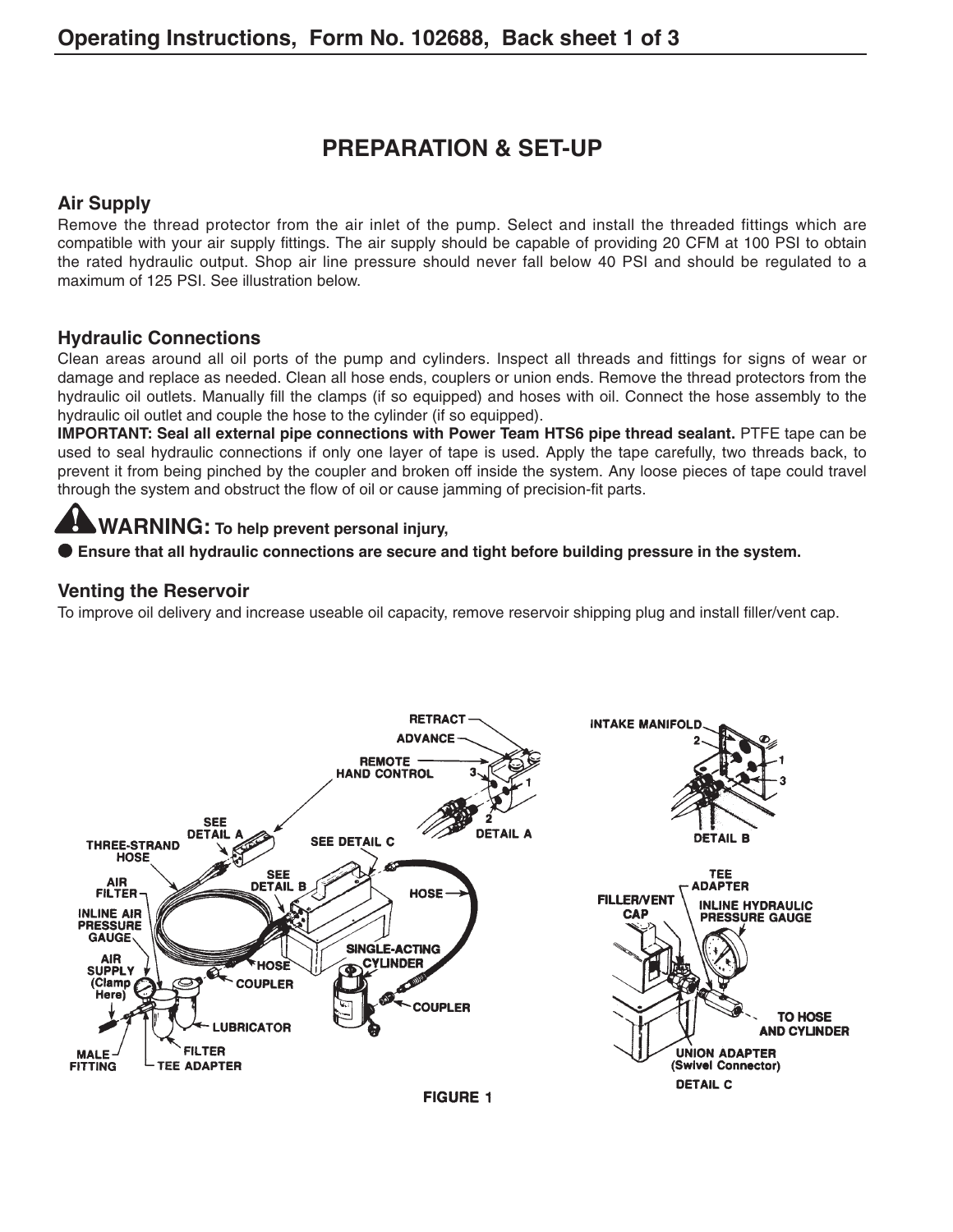# **PUMP OPERATION**

#### **Priming the Pump**

Under certain conditions it may be necessary to prime the pump. To accomplish this, perform the following procedure: Depress the "ADVANCE" and "RETRACT" buttons on the remote control simultaneously and allow the pump to cycle for approximately fifteen seconds. Release both buttons and then depress the "ADVANCE" button one more. If the cylinder extends or pressure builds, the pump has been successfully primed. If the pump does not respond repeat the procedure. If pump still does ot respond, tip pump upside down and repeat procedure.

## **To Operate the Pump**

- 1. To extend the cylinder, depress the button on the remote hand control marked "ADVANCE".
- 2. To hold the cylinder in position, release the "ADVANCE" button.
- 3. To retract the cylinder, depress the button on the remote hand control marked "RETRACT".

# **PREVENTIVE MAINTENANCE**

#### **NOTE: Any repair or servicing that requires dismantling the pump must be performed in a dirt-free environment by a qualified service technician.**

#### **Lubrication**

It is recommended that an in-line filter/regulator/lubricator be installed as close to the pump as possible. Set the unit to feed approximately 1 drop of SAE 10 oil per minute. If no lubricator is used, or when the unit will be idle for a long time, add a few drops of SAE 30 oil directly to the air intake weekly.

## **Bleeding Air from the System**

Upon initial startup or after prolonged use, a significant amount of air may accumulate within the hydraulic system. This entrapped air can cause the cylinder to respond slowly or behave in an unstable manner. To remove the air, run the system through several cycles (extending and retracting cylinders) free of any load. **NOTE: The cylinder must be at a lower level than the pump to allow air to be released through the pump reservoir.**

#### **Inspecting the Hydraulic Fluid Level**

Check the oil level in the reservoir periodically. With all cylinder(s) retracted, the oil level should come to 1/2" from the top lip of the reservoir. Drain, clean and replenish the reservoir with high-grade, approved Power Team hydraulic fluid yearly or more often if necessary. The frequency of oil change will depend upon the general working conditions, severity of use and overall cleanliness and care given the pump.

## **Maintenance Cleaning**

- 1. Keep the outer surface of the pump as free from dirt as possible.
- 2. Protect all unused couplers.
- 3. Keep all hose connections free of dirt and grime.
- 4. Keep the filler/breather cap clean and unobstructed at all times.
- 5. Equipment connected to the pump must be kept clean.
- 6. Use only high-grade, approved Power Team hydraulic fluids in this pump. Change as recommended.

**Sheet No. 2 of 3**

**Rev. 1 Date: 25 May 2012**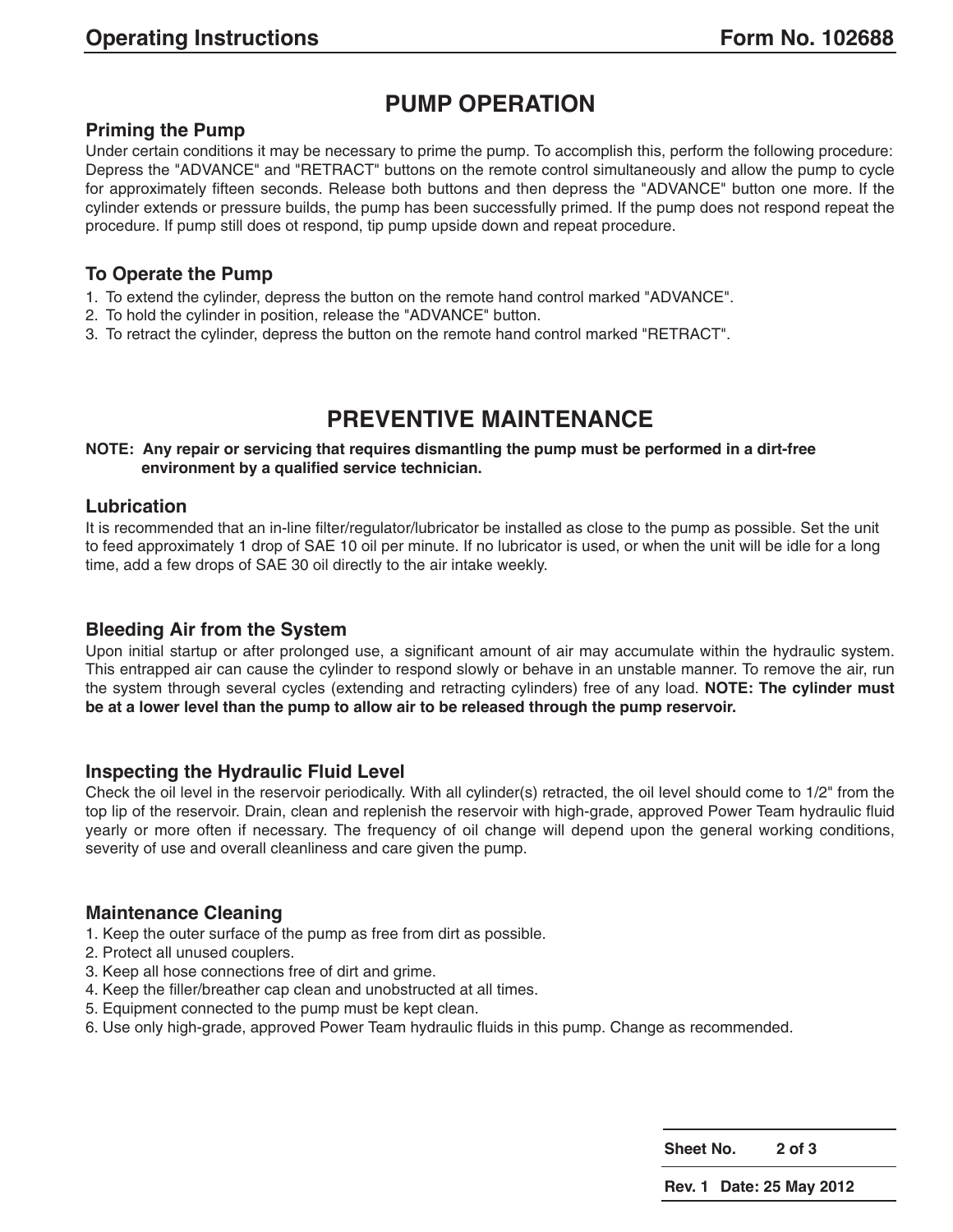# **Draining and Cleaning the Reservoir**

#### **IMPORTANT: Clean the pump exterior before the pump interior is removed from the reservoir.**

- 1. Remove the screws that fasten the pump assembly to the reservoir. Remove the pump assembly from the reservoir. Do not damage the gasket, filter or safety valve.
- 2. Drain the reservoir of all fluid. Refill half full with clean Power Team hydraulic fluid.
- 3. Place the pump assembly back onto the reservoir and secure with two machine screws assembled on opposite corners of the housing.
- 4. Run the pump for several minutes. Remove the two cover screws and lift off the pump assembly again. Drain and wipe out the reservoir with a clean, lint-free cloth.
- 5. Fill the reservoir with high-grade, approved Power Team hydraulic fluid to 1/2" from the top lip of the reservoir. Place the pump assembly (with gasket) on the reservoir and install the screws. Torque to 25/30 in. lbs.

# **Adding Oil to the Reservoir**

- 1. Cylinder(s) must be fully retracted and the air supply disconnected when adding oil to the reservoir.
- 2. Clean the entire area around the filler/breather cap before removing the filler/breather cap.
- 3. Use a clean funnel with filter when adding oil.
- 4. Use only approved Power Team hydraulic fluids.
- 5. Fill to 1/2" from the top lip of the reservoir.

## **Periodic Cleaning**

#### **IMPORTANT: The greatest single cause of failure in hydraulic pumps is dirt. Keep the pump and attached equipment clean to prevent foreign matter from entering the system.**

All unused couplers must be sealed with thread protectors. All hose connections must be free of grit and grime. Use only high-grade, approved Power Team hydraulic fluid in this unit and change at least once a year.

# **Gauges**

# **WARNING: To help prevent personal injury, use a gauge of the proper rating for the pressure used. Installing an In-line Air Pressure Gauge**

- 1. Remove the male fitting from the air filter and install a tee adapter, with gauge, between the hose and air filter.
- 2. Install male fitting into the tee adapter and securely tighten the hose to the male fitting.

## **Installing an In-line Hydraulic Pressure Gauge**

- 1. Install a tee adapter, with gauge, between the valve and the cylinder.
- 2. Tighten all connections securely but do not overtighten.

# **Fire-Resistant Hydraulic Fluid**

Flame Out 220™\* fire-resistant hydraulic fluid is compatible with all Power Team Equipment. The use of this fluid does not require the changing of seals in any Power Team pump or cylinder and is available through your local Power Team distributor.

\* Flame Out 220™ is approved by Factory Mutual Research.